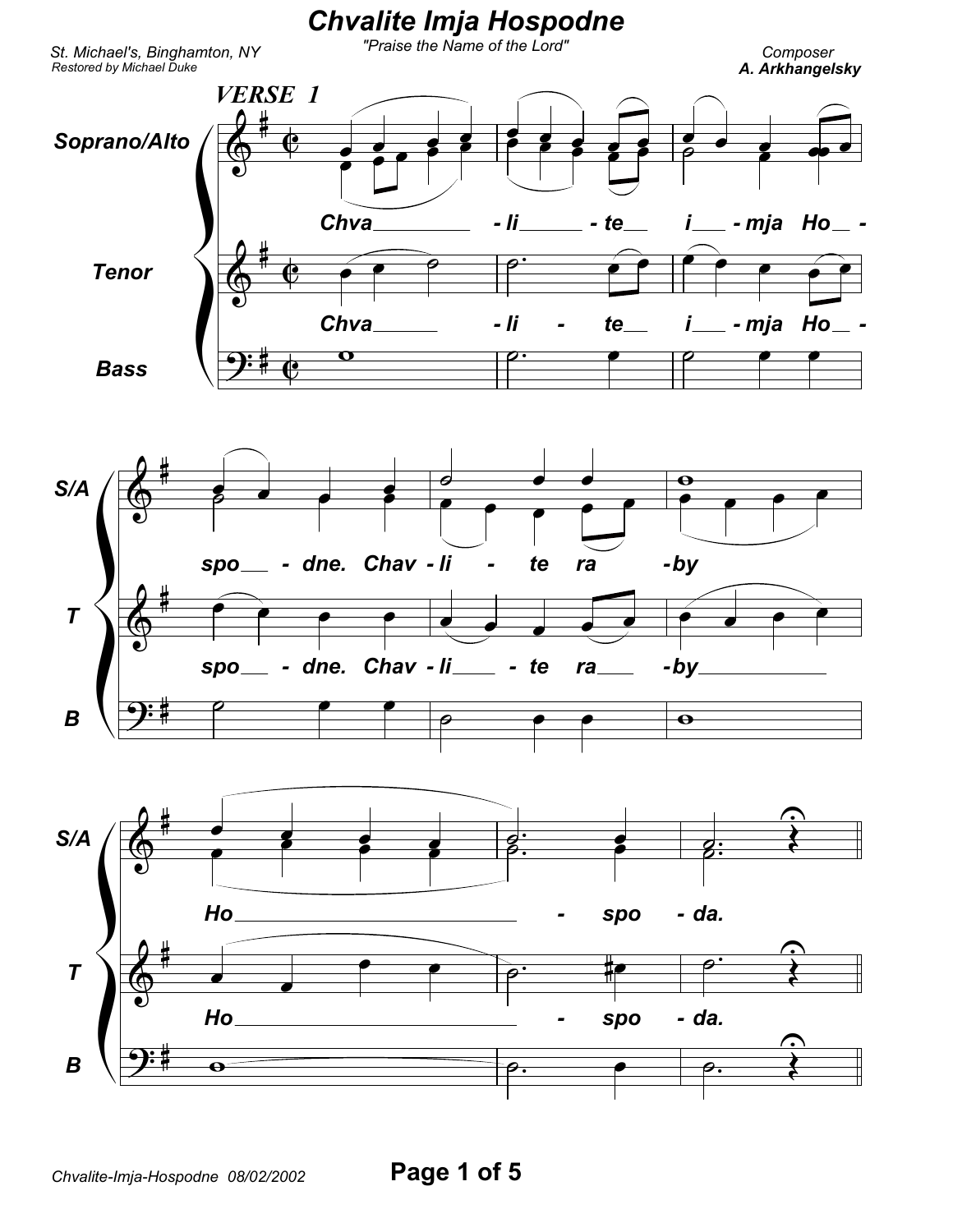St. Michael's, Binghamton, NY

**REFRAIN** 

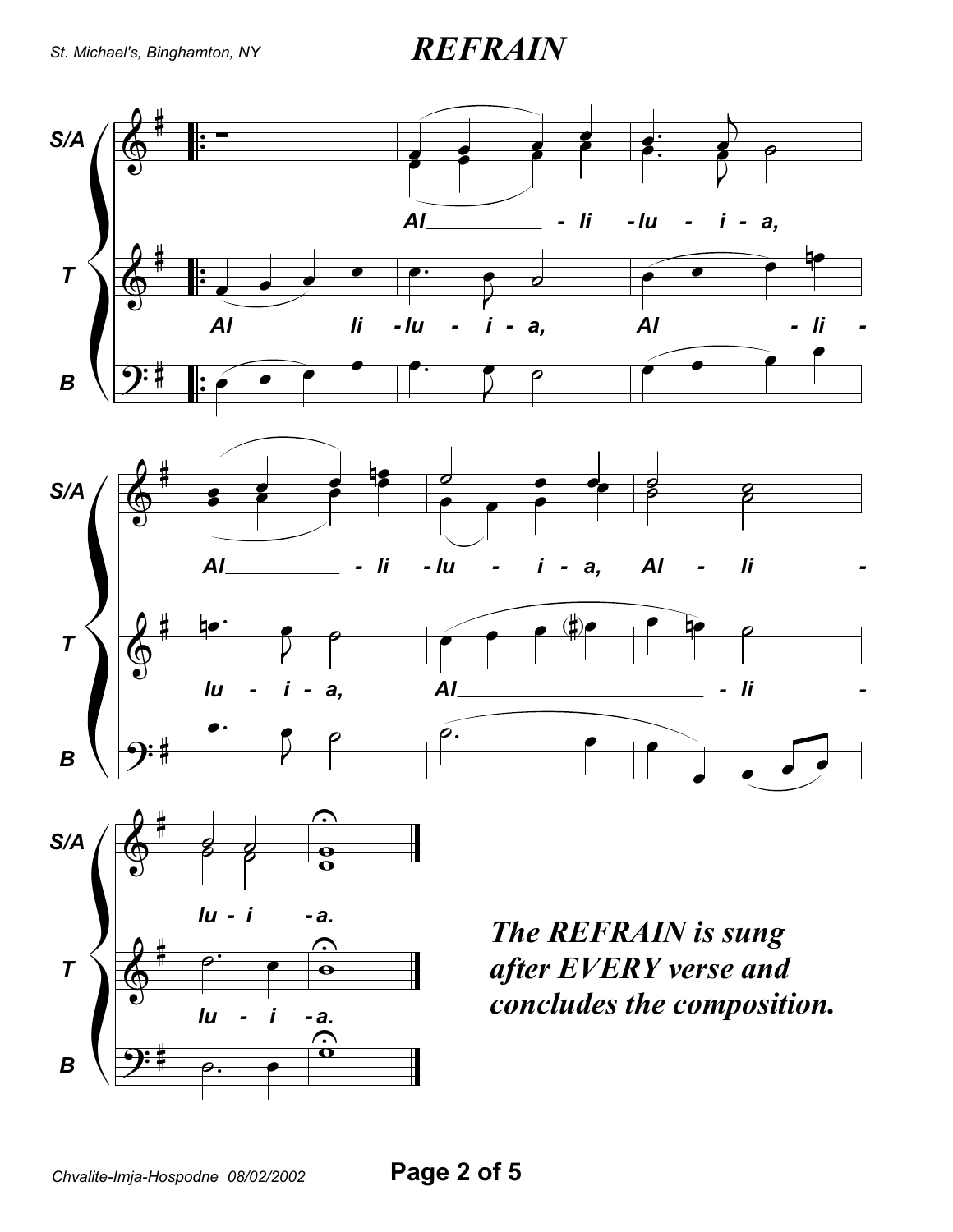**VERSE 2** 





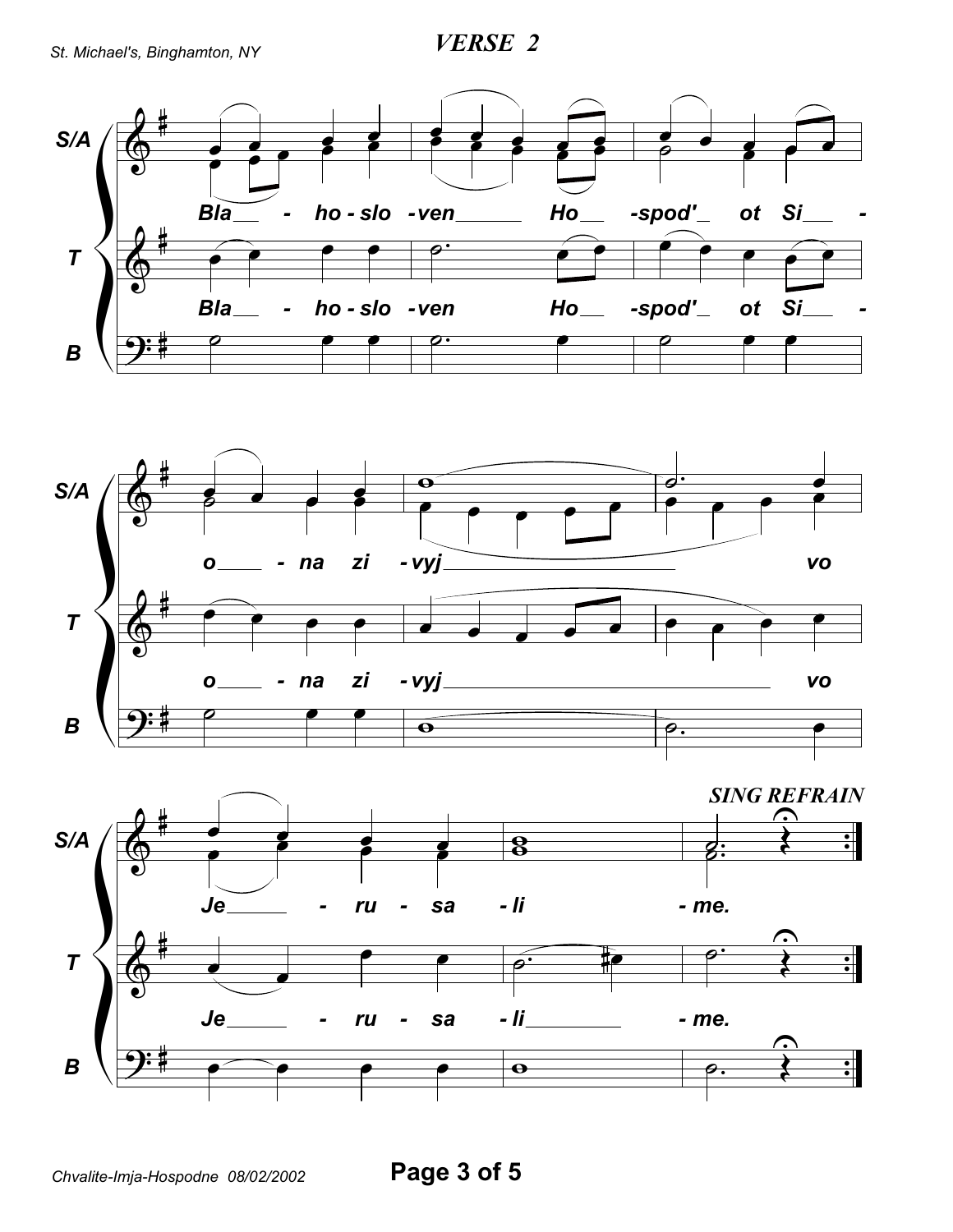*VERSE 3*